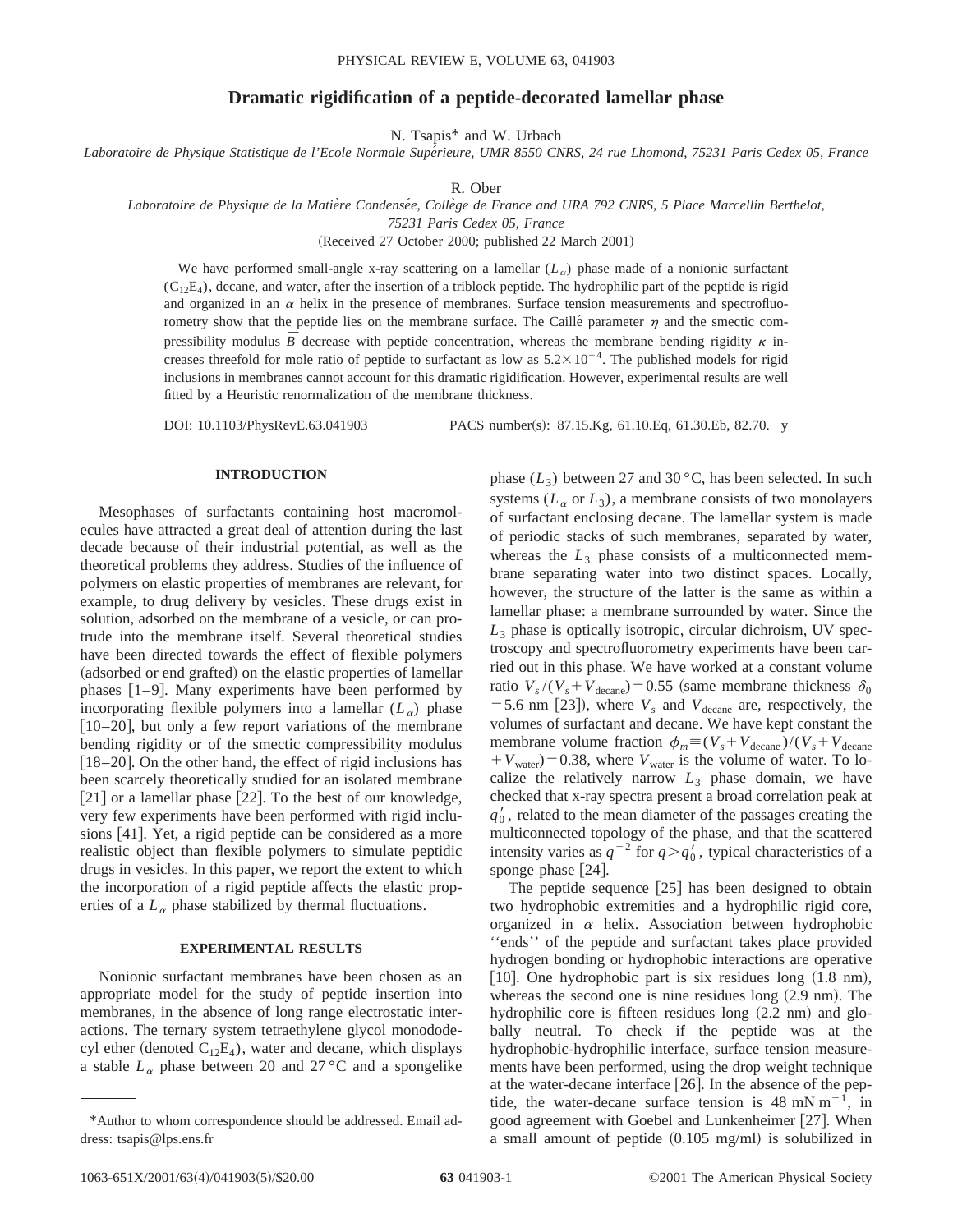

FIG. 1. X-ray spectra of a peptide-free  $L_{\alpha}$  phase ( $R=0,\diamond$ ) and a peptide-doped  $L_{\alpha}$  phase  $(R=5.2\times10^{-4}, \bullet)$ , both with  $\phi_m$  $=0.38$ . Lines are the best fits according to Nallet *et al*. To determine  $\eta$  values, the fit is sensitive to the right side of the peak decrease, which is well fitted.

water, the surface tension is decreased to 30 mN  $m^{-1}$ , suggesting that the peptide is localized at the water-decane interface. A significant interfacial effect is induced by a very small amount of peptide. The peptide location is further confirmed by spectrofluorometry. In aqueous solution, when excited at 280 nm, the peptide fluorescence presents a broad peak around 350 nm, which originates from the tryptophans (Trp in the peptide sequence). In the sponge phase, this peak is shifted towards smaller wavelengths  $(340 \text{ nm})$ . Together with surface tension measurements, these results confirm the change of environment: the peptide lies on the membrane.

The structure of the peptide has been investigated by circular dichroism in the  $L_3$  phase. The spectrum is characteristic of a well organized  $\alpha$  helix, whereas in water, it is rather a random coil  $[28]$ . Obviously, the presence of membranes enhances the peptide organization.

The peptide effect on the elastic properties of the  $L_{\alpha}$ phase has been investigated using small-angle x-ray scattering (SAXS). The Caille' parameter  $\eta$ , the membrane bending rigidity  $\kappa$ , and the smectic compressibility modulus  $\bar{B}$  have been measured with peptide concentration, and compared with theoretical predictions  $[21,22]$ . Small-angle x-ray scattering experiments were performed with a rotating anode (Rigaku) on samples sealed in glass capillaries 1 mm diameter and 10  $\mu$ m thick (Mark-Röhrchen). Temperature was regulated with an accuracy of  $\pm 0.1$  °C. In Fig. 1, x-ray spectra of two lamellar phases are presented. When peptide is added, the position of the first order quasi-Bragg singularity remains constant at  $q_0 = 0.420 \pm 0.005$  nm<sup>-1</sup> ( $q_0 = 2\pi/d_B$ ,  $d_B$  being the periodicity of the  $L_\alpha$  phase), whereas the width of quasi-Bragg peak decreases. The sharpening of the peak can be quantified by the Caillé parameter

$$
\eta = q_0^2 \frac{k_B T}{8 \pi \sqrt{K \bar{B}}} \tag{1}
$$

with  $K = \kappa / d_B$ . In order to obtain  $\eta$ , the whole x-ray spectrum has been perfectly fitted (except for  $q<0.35$  nm<sup>-1</sup> where the model is not valid) using Nallet *et al.* [29] analytical approach, based on Caillé's model [30].  $\eta$  variation with



FIG. 2. Variation of the Caillé parameter  $\eta$  obtained from the Nallet's fit of SAXS spectra vs the mole ratio of peptide to surfactant *R* ( $\phi_m$ =0.38).

the mole ratio of peptide to surfactant *R*  $=$ [peptide]/[surfactant] is presented in Fig. 2:  $\eta$  decreases as *R* increases.

We have checked that the sharpening of the quasi-Bragg peak was not a residual electrostatic effect induced by the peptide:  $\eta$  remains identical whether the peptide-containing  $L_{\alpha}$  phase is prepared with pure water or with brine  $(0.2 \text{ M})$ NaCl), which screens electrostatic interactions. Thus the peptide-decorated  $L_{\alpha}$  phase is stabilized by the membrane thermal fluctuations modeled by Helfrich [31] and  $\eta$  can be written as  $[32]$ <sup>1</sup>

$$
\eta = \alpha \left( 1 - \frac{\delta}{d_B} \right)^2,\tag{2}
$$

where  $\delta$  is the membrane thickness and  $\alpha$  a numerical constant. Theoretically  $\alpha = \frac{4}{3}$ , but other values are found experimentally  $[34]$ .

#### **DISCUSSION**

An analogous decrease of  $\eta$  has been observed when small concentrations of flexible end-grafted polymers are inserted into  $L_{\alpha}$  phases [18,19]. Since in our system, the Bragg distance  $d<sub>B</sub>$  is independent of peptide concentration, the decrease of  $\eta$  can be understood, according to Castro-Roman *et al.* [19], by considering a renormalized membrane thickness. From the expression 2 of  $\eta$ , one gets

$$
\delta_{\text{eff}}(R) = d_B [1 - \sqrt{\eta(R)/\alpha}]. \tag{3}
$$

 $\alpha$  has been taken equal to 2.5 to get  $\delta_{\text{eff}}(R=0) = \delta_0$  $=$  5.6 nm, in agreement with the dilution determination. The effective membrane thickness increases with *R* from 5.6 nm up to 6.6 nm. The linear fit of this variation gives  $\delta_{\text{eff}}$  $= \delta_0(1+0.34\times10^4 R)$  (Fig. 3). This increase has not been observed with SAXS, due to the poor contrast between water and peptide electronic densities. To explain the increase of the membrane thickness, a very naive geometrical model has been developed, with peptides lying on both sides of the

<sup>&</sup>lt;sup>1</sup>Since decane content is much smaller than water content, this two solvent  $L_{\alpha}$  phase has been considered as a one solvent phase  $[33]$ .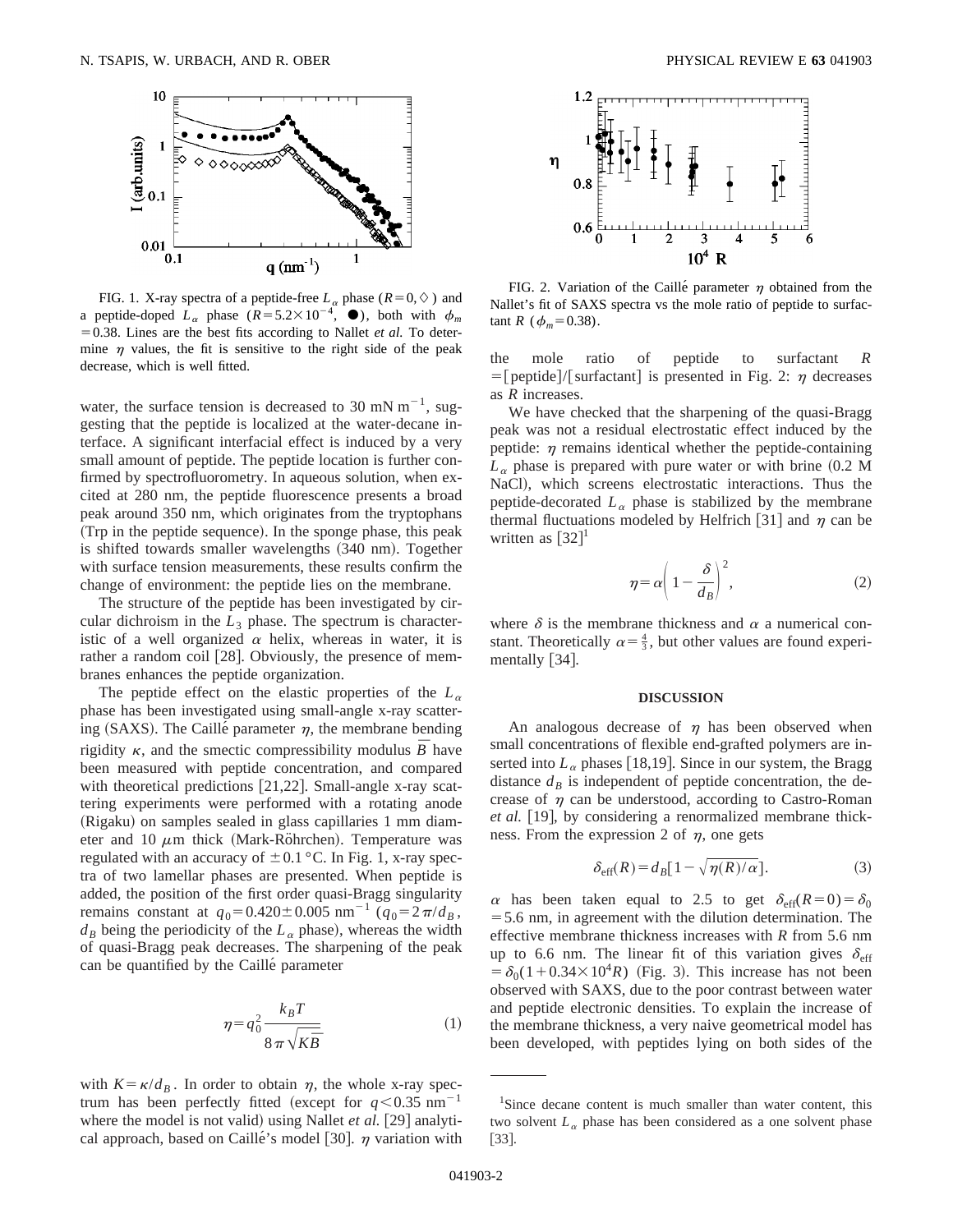

FIG. 3. Variation of the effective membrane thickness  $\delta_{\text{eff}}$  obtained from  $\delta_{\text{eff}}(R) = d_B[1-\sqrt{\eta(R)/\alpha}]$  vs the mole ratio of peptide to surfactant *R* ( $\phi_m$ =0.38). We choose  $\alpha$ =2.5 in order to get  $\delta_{\text{eff}}(R=0) = \delta_0 = 5.6$  nm. The line is the best linear fit.

membrane (Fig. 4). This model leads to  $\delta_{\text{eff}} = \delta_0 + 2\Delta h \phi_p$ , where  $\Delta h$  is the diameter of the peptide  $\alpha$  helix ( $\Delta h$  $=1$  nm) and  $\phi_p$  the area fraction of membrane perturbed by the peptide.  $\phi_p$  is related to *R* by  $\phi_p = R(\Sigma/\sigma)$  with  $\Sigma$  the area perturbed by the peptide, and  $\sigma$  the area per polar head of surfactant ( $\sigma$ =0.54 nm<sup>2</sup> [23]). From the fit of  $\delta_{\rm eff}$  vs *R*,  $\Sigma$  has been calculated to be 513 nm<sup>2</sup>: the peptide affects the membrane within a radius of  $\rho=\sqrt{\Sigma/\pi}\approx13$  nm, much larger than the length of the peptide  $\alpha$  helix. This is in qualitative agreement with Dan *et al.* [35] who have predicted that a membrane inclusion can perturb the membrane within a radius equal to several times the inclusion size.

To estimate the variation of membrane rigidity as a function of peptide concentration, the  $L_{\alpha}$  phase has been studied along a dilution line: in each set of experiments, the bare membrane thickness is kept constant [e.g., constant volume ratio  $V_s/(V_s + V_{\text{decancel}}) = 0.55$ ] as well as the peptide concentration, while the periodicity is increasing with water dilution. Since our  $L_{\alpha}$  phase is stabilized by thermal fluctuations, the projected area of a membrane is smaller than its real area and the dilution law is  $[36–38]$ 

$$
d_B \phi_m = \delta_{\text{eff}} \left[ 1 + \frac{k_B T}{4 \pi \kappa} \ln \left( \sqrt{\frac{32 \kappa}{3 \pi k_B T}} \frac{d_B - \delta_{\text{eff}}}{a} \right) \right]
$$
 (4)



FIG. 4. Schematic geometrical model of a membrane decorated on both sides by peptides.  $\Delta h$  is the thickness of the peptide and  $\rho$ the extension of the peptide pertubation on the membrane.



FIG. 5. Variation of the membrane bending rigidity  $\kappa$  vs the mole ratio of peptide to surfactant *R*. The line is the best linear fit.

which can also be written as

$$
d_B \phi_m = V + W \ln(d_B - \delta_{\text{eff}}) \tag{5}
$$

with  $V = \delta_{\text{eff}} \left\{ 1 + (k_B T/4\pi\kappa) \ln[\sqrt{32\kappa/3\pi k_B T(1/a)}] \right\}$  and *W*  $= \delta_{\text{eff}}(k_B T/4 \pi \kappa)$ , where *a* is a molecular dimension.  $\kappa$  has been determined either by inserting  $\delta_{\text{eff}}$  value in *W*, or directly from the ratio  $V/W$ , independent of  $\delta_{\text{eff}}$ . Both determinations give the same values with an accuracy of 15%. As shown in Fig. 5,  $\kappa$  increases linearly with peptide concentration. A dramatic effect is induced by a small peptide concentration: the bending rigidity of a bare membrane increases threefold with a mole ratio of peptide to surfactant as low as  $5.2 \times 10^{-4}$ .

Two models exist for rigid inclusions. Chen recently predicted a decrease of the lamellar periodicity and the membrane thickness correlated to an increase of the membrane rigidity, for a cylinder-coated lamellar phase [22]. In our system,  $d_B$  remains constant and  $\delta$  increases. Obviously, Chen's model cannot be applied to our results. The second model was proposed by Netz and Pincus [21]. They showed that, for an isolated membrane with rigid inclusions, for  $\Delta \kappa / \kappa_0 \ll 1$ , the effective rigidity becomes

$$
\frac{1}{\kappa} = \frac{1 - \phi_p}{\kappa_0} + \frac{\phi_p}{\kappa_0 + \Delta \kappa},\tag{6}
$$

where  $\Delta \kappa$ , the local increase of rigidity, originates from the inclusion. The fit of the above expression to our results leads



FIG. 6. Variation of the membrane bending rigidity  $\Delta \kappa(R)$  vs  $\Delta \delta_{\text{eff}} [\Delta \kappa(R) = \kappa(R) - \kappa(0)$  and  $\Delta \delta_{\text{eff}} = (\delta_{\text{eff}} - \delta_0)$ ]. The slope of the straight line, plotted as a comparison with Woo *et al.*, is equal to 3.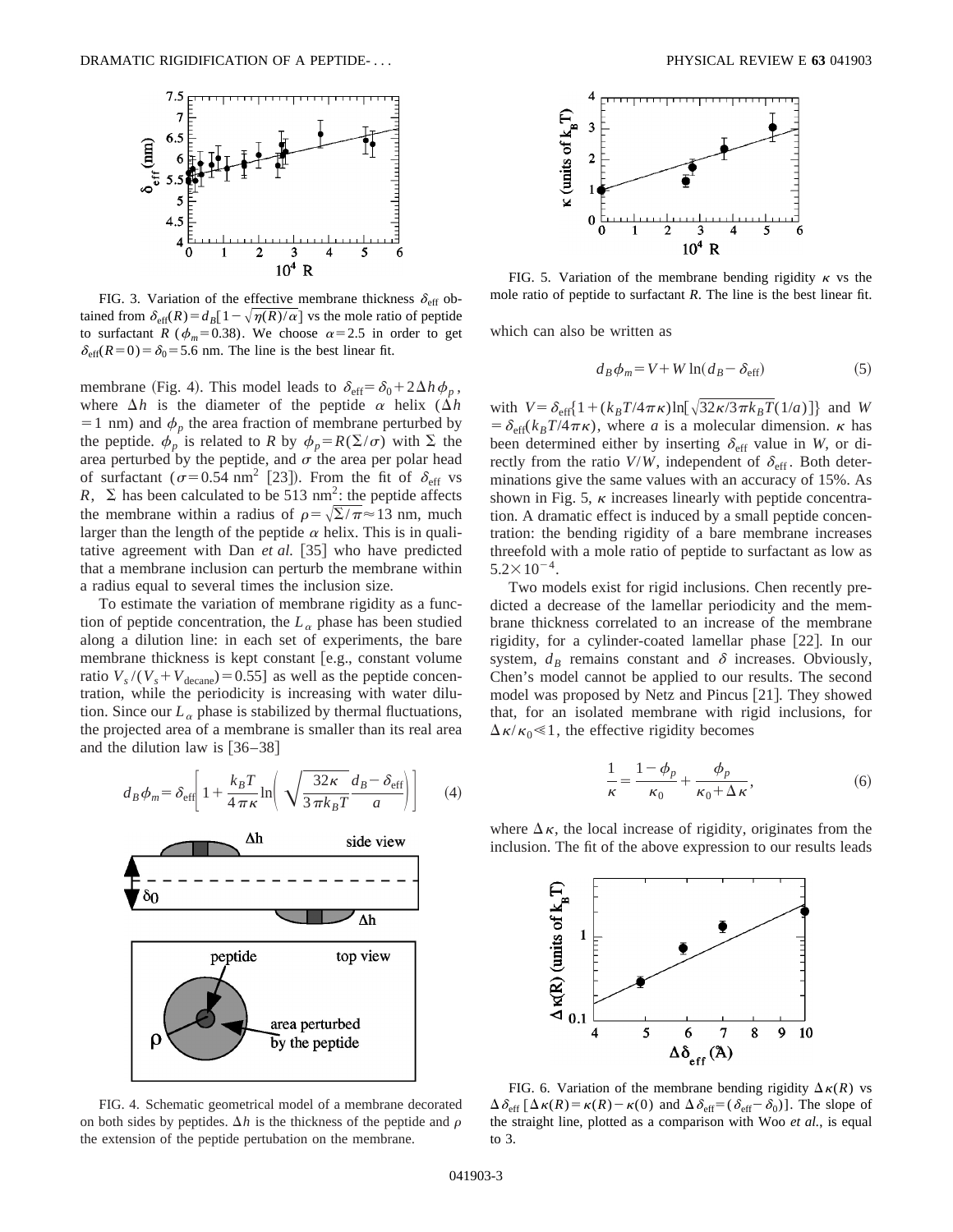

FIG. 7. Variation of the smectic compressibility modulus  $\bar{B}$  vs the mole ratio of peptide to surfactant *R* for  $\phi_m$ =0.38. Points are experimental values deduced from the independent determination of  $\eta$  and  $\kappa$  and Caille´ formula [Eq. (1)], whereas the line is deduced from the Helfrich expression renormalized by an effective membrane thickness  $\delta_{\text{eff}}$ .

to negative values of  $\Delta \kappa / \kappa_0$ , which makes it inconsistent. Thus both models fail to explain the important increase of  $\kappa$ we observe.

Since the peptide leads to an effective increase of the membrane thickness, we plotted the variation of  $\Delta \kappa(R)$  vs  $\Delta \delta_{\text{eff}}$ , where  $\Delta \kappa(R) = \kappa(R) - \kappa(0)$  and  $\Delta \delta_{\text{eff}} = (\delta_{\text{eff}} - \delta_0)$ , in log-log representation (Fig. 6). Obviously  $\Delta \kappa(R)$  and  $\Delta \delta_{\text{eff}}$  are related. This explanation is, of course, very qualitative. However, it is in direct analogy with the prediction of Woo *et al.* [40] who have shown that  $\kappa$  should scale with the membrane thickness to the power 3, for a ''dry'' membrane of surfactants.

Finally, from the independent determination of  $\eta$  and  $\kappa$ , and Caille's formula, the variation of  $\overline{B}$  with *R* has been calculated.  $\overline{B}$  decreases upon peptide concentration: peptide insertion softens interactions between membranes  $(Fig. 7)$ , whereas, for flexible polymers, all experimental studies have reported the contrary  $[18,20]$ . The softening of membrane interactions can be explained by the increase of the membrane rigidity  $\kappa(R)$  and the effective thickness  $\delta_{\text{eff}}(R)$  originating from the peptide insertion. Since we have checked that our peptide-decorated lamellar phase is stabilized by thermal fluctuations, Helfrich's prediction for  $\overline{B}$  is valid:

$$
\bar{B}_{\text{Helf}} = \frac{\pi^2}{4\alpha^2} \frac{d_B(k_B T)^2}{\kappa (d_B - \delta_{\text{eff}})^4},\tag{7}
$$

which comes directly by replacing  $\eta$  by expression (2) in Caillé formula  $[Eq. (1)].$ 

## **CONCLUSION**

In conclusion, a Heuristic renormalization of the membrane thickness accounts well for the decrease of  $\eta$  and  $\bar{B}$ . The effective membrane thickness increases linearly from 5.6 nm to 6.6 nm for mole ratio of peptide-to-surfactant *R*  $=5.2\times10^{-4}$ ; and leads also to estimate to 13 nm, the radius of the perturbation induced by the peptide. This extension can be qualitatively explained by the thickness mismatch between the peptide and the membrane. Among published results for flexible end-grafted polymers  $[18–20,39]$ , only Yang *et al.* [20] observed a doubling of  $\kappa$ , with concentration 30 times higher than our peptide concentration. As far as rigid transmembrane inclusions are concerned, no variation of  $\kappa$  was observed [41]. To the best of our knowledge, existing models cannot shed light on the spectacular rigidification of the membrane induced by such small amounts of rigid objects lying on the membrane. However, a Heuristic model that relates the increase of the effective membrane rigidity to the increase of effective membrane thickness fits well our experimental results.

### **ACKNOWLEDGMENTS**

The authors would like to thank J. Meunier for suggesting surface tension measurements, E. Bertrand for his help on them, E. Cogne for spectrofluorometry, A. Chaffotte for CD, P. Kahn for the design of peptide sequence, and Y. K. Yip for peptide synthesis. We also acknowledge valuable discussions with F. Pincet, P. Sens, C. Ligoure, F. Castro-Roman, M. Waks, and J. Meunier.

- $[1]$  P.-G. De Gennes, J. Phys. Chem. **94**, 8407  $(1990)$ .
- [2] J. T. Brooks, C. Marques, and M. E. Cates, Europhys. Lett. 14, 713 (1991); J. Phys. II **6**, 673 (1991).
- [3] F. Clément and J. F. Joanny, J. Phys. II 7, 973 (1997).
- [4] R. Cantor, Macromolecules **14**, 1186 (1981).
- [5] S. T. Milner, T. A. Witten, and M. E. Cates, Macromolecules **22**, 853 (1989).
- [6] R. Lipowsky, Europhys. Lett. **30**, 197 (1995).
- [7] C. Hiergeist and R. Lipowsky, J. Phys. II **6**, 1465 (1996).
- [8] G. Porte and C. Ligoure, J. Chem. Phys. **102**, 4290 (1995).
- [9] C. Marques and J. B. Fournier, Europhys. Lett. **35**, 361 (1996).
- [10] I. Iliopoulos and Ulf Olsson, J. Phys. Chem. **98**, 1500 (1994).
- [11] P. Kékicheff, B. Cabane, and M. Rawiso, J. Colloid Interface Sci. **120**, 51 (1984).
- [12] C. Ligoure, G. Bouglet, and G. Porte, Phys. Rev. Lett. **71**, 3600 (1993).
- @13# M.-F. Ficheux, A.-M. Bellocq, and F. Nallet, J. Phys. II **5**, 823  $(1995).$
- [14] E. Z. Radlinska, T. Gulik-Krzywicki, F. Lafuma, D. Langevin, W. Urbach, and C. E. Williams, J. Phys. II 7, 1393 (1997).
- [15] H. E. Warriner, S. H. J. Idziak, N. L. Slack, P. Davidson, and C. R. Safinya, Science 271, 969 (1996).
- [16] L. Porcar, C. Ligoure, and J. Marignan, J. Phys. II 7, 1 (1997).
- [17] G. Bouglet and C. Ligoure, Eur. Phys. J. B 9, 137 (1999).
- [18] H. E. Warriner, S. L. Keller, S. H. J. Idziak, N. L. Slack, P. Davidson, J. A. Zasadzinski, and C. R. Safinya, Biophys. J. **75**, 272 (1998).
- [19] F. Castro-Roman, G. Porte, and C. Ligoure, Phys. Rev. Lett. **82**, 109 (1999).
- [20] Y. Yang, R. Prudhomme, K. M. McGrath, P. Richetti, and C. M. Marques, Phys. Rev. Lett. **80**, 2729 (1998).
- [21] R. R. Netz and P. Pincus, Phys. Rev. E 52, 4114 (1995).